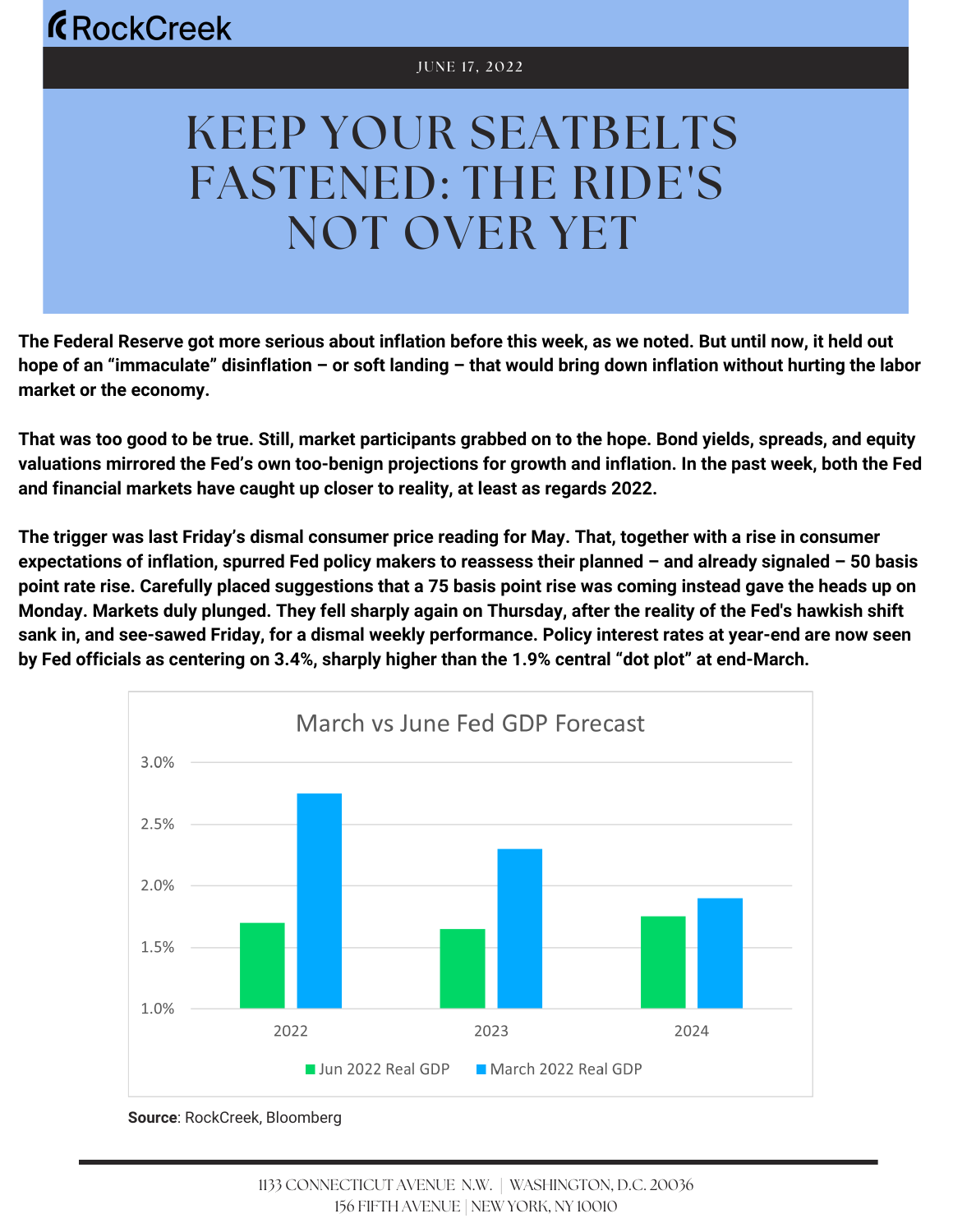Are markets – and the Fed – still too optimistic? That depends on whether the elusive soft landing that the Fed has been hoping for  $-$  a slowdown in inflation that occurs without a sharp rise in unemployment  $-$  can be achieved. If not, then valuations built on still growing earnings will crumble in the face of a stalling economy.



**Source**: RockCreek, Bloomberg

#### **Watching for Cracks**

As markets continue to tumble, it would not be surprising to start seeing unusual liquidity or pricing action across different securities. High yield spreads and yields are starting to move toward levels that are increasingly interesting for distressed investors.

There is also a notable shift away from direct origination to secondary market opportunities. Credit fundamentals have not yet deteriorated – default rates are low and are projected to remain low by historical standards, leverage levels remain modest, and maturities and debt service – for now – seem manageable. The key to monitor is how much will rising rates and inflation challenge these fundamentals, particularly for corporates with long only debt structures and very high fixed costs.

#### **Who is going to keep up spending?**

As if rising interest rates were not enough to upset markets, there was also a troubling sign this week that American consumers may be slowing down their spending. The economy's ability to evade recession, even with tighter money, depends mostly on the consumer.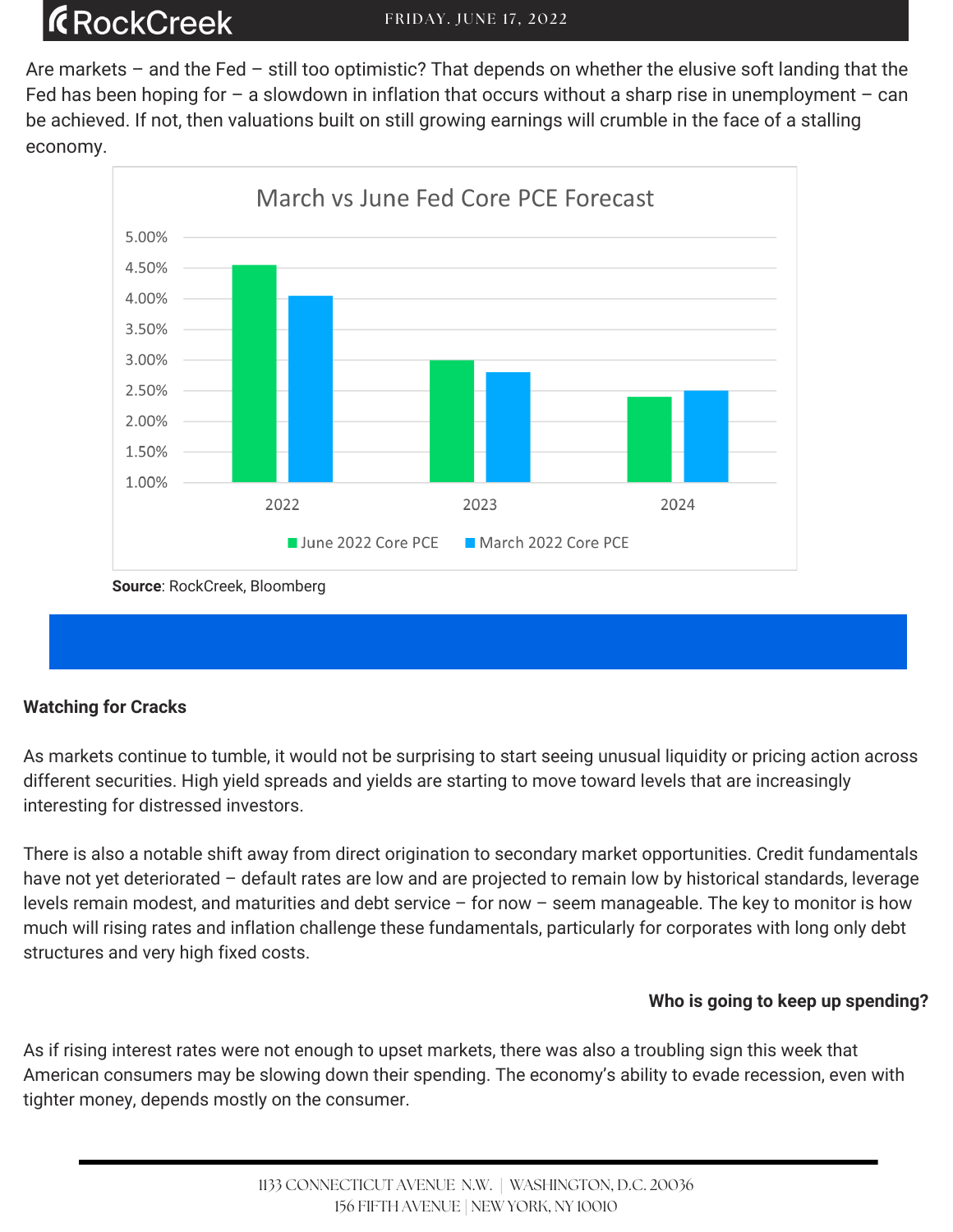# **ÆRockCreek**

Retail sales figures are not adjusted for inflation. Even so, they showed an unexpected drop between April and May. On the optimistic side, this could reflect a continuing rebalance toward spending on services, as pandemic fears recede. Today's hot labor market is still a source of support. As Fed Chair Jerome Powell noted in his press conference, vacancies outnumber job seekers by 2 to 1, and initial claims for unemployment insurance were little changed this week.

But rising inflation and plunging markets were already weighing on sentiment before the shock of this week. If consumers pull back out of fear of what is to come, their concerns could become self-fulfilling. Perhaps surprisingly, corporate executives continued to be [optimistic.](https://www.axios.com/2022/06/14/ceo-confidence-falls-recession) Most likely, this week's market debacle has them rethinking.

Of course, the purpose of the Fed's actions is to curb demand. That is what is needed to combat inflation. The tricky part is calibrating how much tightening will turn the tide on inflation, without causing consumers and businesses to draw back so much that the economy tips into recession. The US Administration – including President Biden to Treasury Secretary Yellen – have reassured Americans that recession is not inevitable, pointing to the strong jobs market. They want to keep spirits up. But striking the balance between employment and inflation depends on supply as well as demand – and that is not in the Fed's hands.

Monetary policy mistakes over the past two years owed much to central bankers' insistence on fighting the last war – of low inflation – and their consequent resistance to evidence that they were losing control of inflation on the upside. That error is now being corrected: as Powell recognized this week: low inflation is the "bedrock" of a strong economy. But one of the most crucial, and perhaps understandable, mistakes was simply to underestimate the impact of external factors at a time when the world has been pummeled with surprises, from pandemic to war. Russian ambitions in Ukraine and China's Covid lockdowns already did much this year to push up inflation and curb global production and supply. Chair Powell acknowledged this week that success or failure in achieving a soft landing depends at least as much on these political actors as on decisions by his own central bank and monetary officials around the world.

**Bloomberg** 

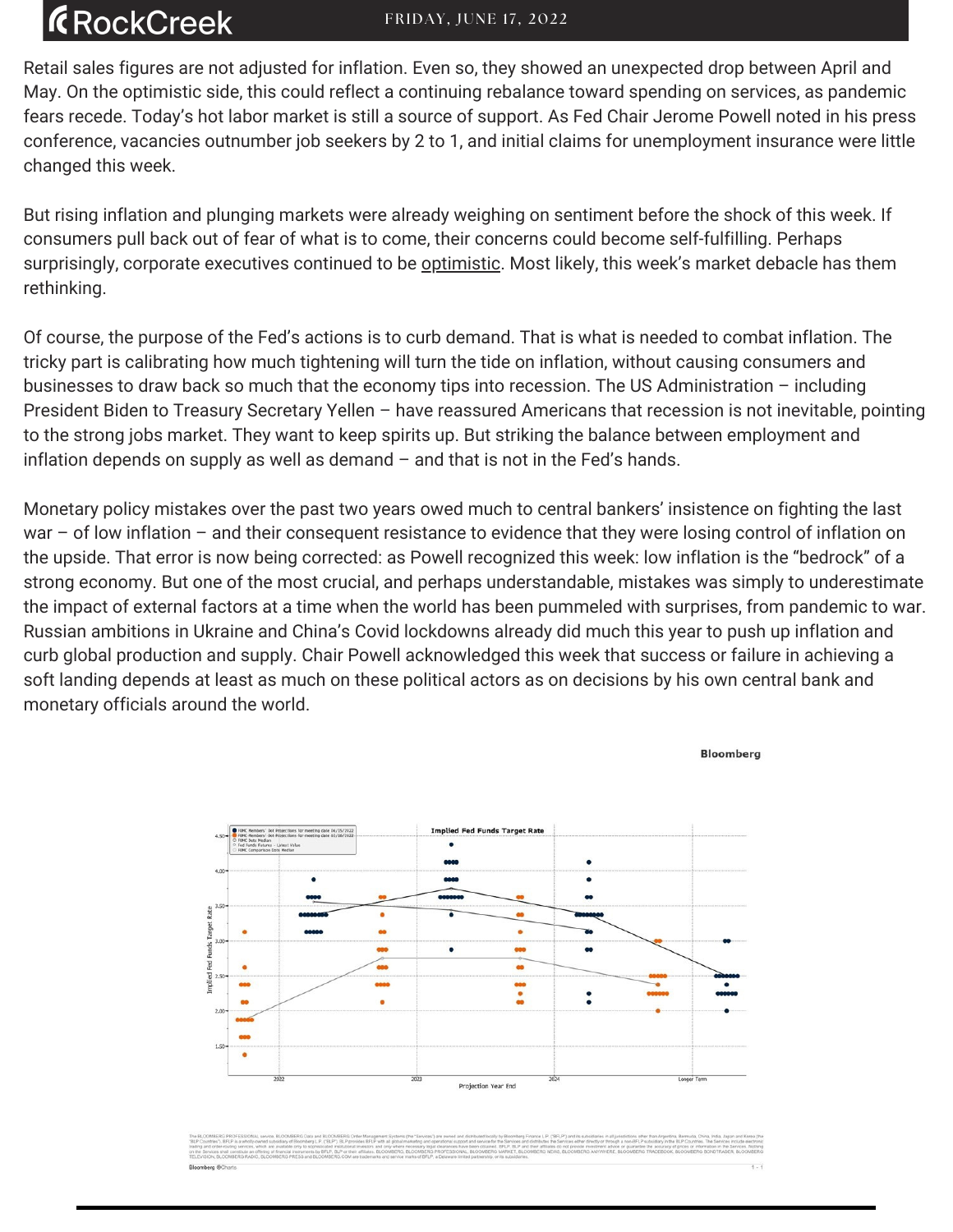### **R**ockCreek

#### *Monetary mythmakers*

This week's central bank actions – and the market reaction – may have put to rest the notion of omniscient, powerful monetary policy makers. At least since Alan Greenspan was nicknamed "the Maestro", it has been common to laud the importance and wisdom of independent central banks. Greenspan – a skilled economic observer and policymaker, whom RockCreek is fortunate to have as an advisor – indeed steered monetary policy well.

With hindsight, however, it looks as if he and others in the post-1970s era of lower inflation were also helped by a benign political and economic environment. Of course, there were serious problems to address – from emerging market debt crises in the 1980s and 1990s to the global financial crisis. But after the decisive attack on inflation from Fed Chair Paul Volcker, other global events – and decisions – worked to keep it in check.

Understanding these factors will be critical to determining the longer term challenges for central banks – and investors. In the short-term, it is safe to bet that inflation will come down, albeit at a cost to jobs and growth. The Fed has signaled its determination. Falling equity and bond prices will not be enough on their own to change its path. Although a crack in the system would give pause, most major financial institutions appear confident that they can survive a downturn.

So for the time being, rates are set to rise. What happens afterwards is less clear.

Some analysts believe that the forces of secular stagnation – aging populations and a glut of savings – will return once inflation cools from present levels. Slower growth and investment in major economies, including in China if recent policies are maintained, would limit demand. In this scenario, interest rates will again drift down and central bankers will again worry about the zero lower bound limit on their power.

There may also be trends that keep inflation – and rates – higher. After China's entry into the global economic system and the end of the Cold War, costs were held down by global competition. Trade barriers came down and capital investment flowed more freely across borders. The shift towards protectionism, partly in reaction to popular unhappiness with shifting patterns of output and diminishing labor power, has grown stronger during Covid pandemic. Essential energy transition holds opportunity. But price pressures as economies are reconfigured are likely to continue.

#### *Europe – fighting inflation, or fragmentation?*

The reality of high inflation and the difficulty of monetary policy management is not confined to the US.

Trade-offs and tensions look most troubling in Europe, where central bank officials may be forced to choose between holding the euro together or moving decisively to curb record high inflation. After warning last week that rates would need to rise and asset purchases end soon, European Central Bank (ECB) President Lagarde was forced this week to hold an emergency meeting to calm fears that tightening financial conditions would threaten the cohesion of the euro. The ECB charged its technical staff with resolving the fragmentation fears that sent Italian yields climbing.

What is more important than a technical plan will be the political will to use monetary means and the ECB to support Italy and others with high debt burdens. Germany's unwillingness to do that after the global financial crisis led to the euro crisis and economic mayhem in a number of Euro area countries, before the famous words of former ECB President Mario Draghi.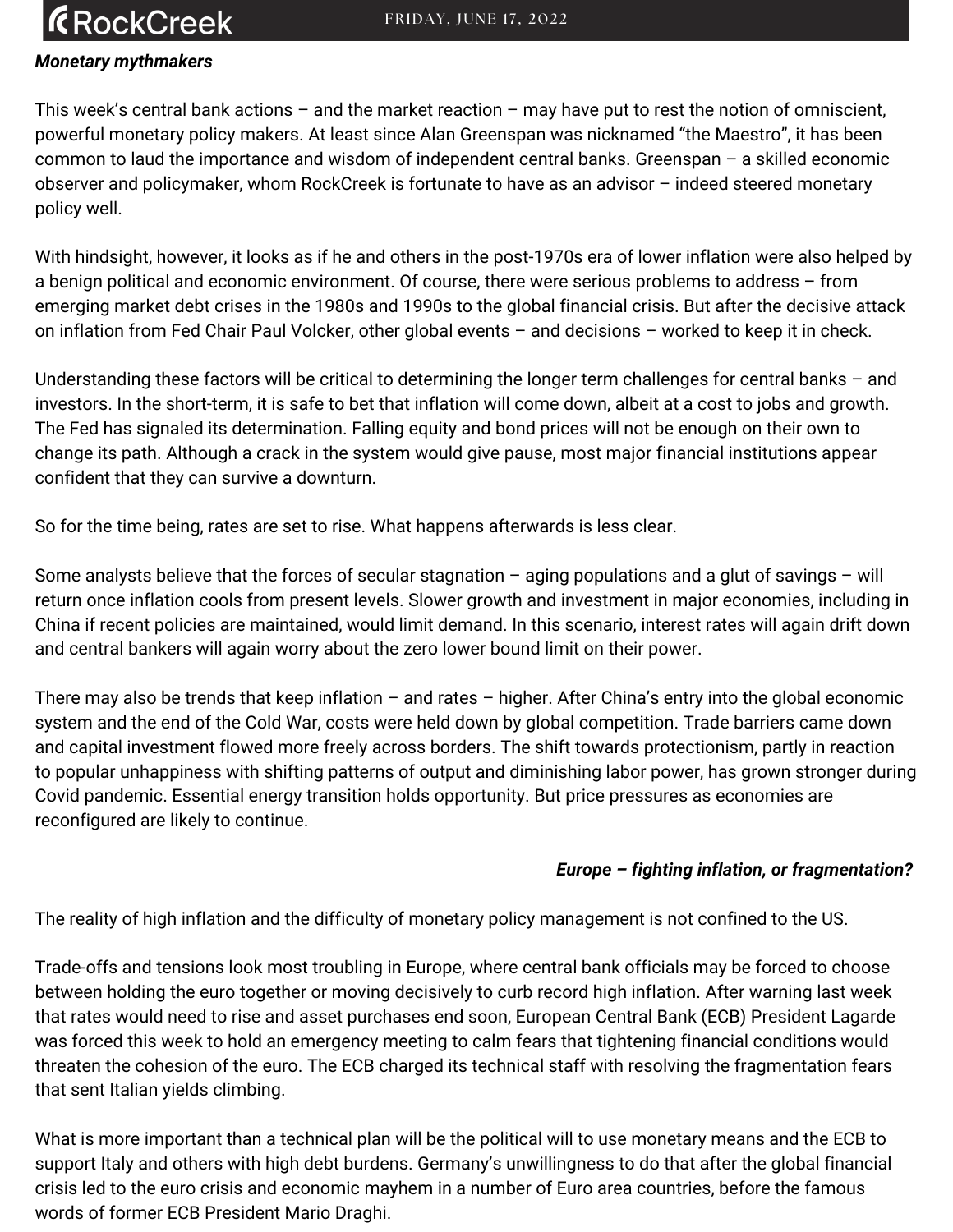### **R**ockCreek

Lagarde now has the added pressure of Italian premier Draghi watching her moves carefully. Rumor has it that he won agreement from French and German leaders Emmanuel Macron and Olaf Scholtz to press his successor to reassure markets this week. The difficulty: buying bonds from highly indebted Italy, or others, to hold down spreads against German bunds will be hard to square with the ECB's inflation fighting goal, and the prohibition on monetary financing which is at the core of the euro.

#### *The tightening squeeze*

The Fed and the ECB were not the only central banks making news last week. Perhaps the most surprising move was the Swiss National Bank's 50 basis point rate hike. Traditional Swiss concerns to avoid encouraging unwanted capital inflows gave way to stronger imperative to avoid the inflationary trouble that is occurring elsewhere in the West.

In the UK inflation is already far above target, at 7.8 % in April from a year ago. The May figure, to be released on Wednesday, may top that. But the Bank of England chose to raise rates by only 25 basis points this week. The UK economy is already stumbling, in part as the costs of Brexit feed through. Putting trade barriers in place with the nation's major economic partners was never a good idea for the economy. The Brexit vote, which shocked at the time, was based on disinformation or, at the least, misinformation about costs and benefits. Supporters of the EU failed to take the claims – and the disenchantment of the population – seriously enough to combat these effectively. It may not be politically popular to defend globalization. But it is important to understand and lay out for political debate the costs of moving away from it.

#### *Emerging Markets*

It was another roller coaster of a week for emerging markets assets with investors finding little refuge in any country, sector, or style biases. The higher 'Beta' markets of Latin America led losses, as higher US interest rates and a stronger US dollar began to outweigh the benefits of higher commodity prices.

As the differential between US and EM interest rates narrows, we are paying special attention to countries' balance sheets and what they say about their ability to cope with the effects of a stronger greenback and higher financing costs. While many of the larger emerging market economies are in an arguably much stronger position than they were in past cycles of dollar strength, we are in the early innings. Decisions made by policy makers now will influence outcomes later. In the meantime, foreign investors are voting with their feet and exiting emerging markets, but not in China.



#### **Emerging Markets Outflows Concentrated in Non-China EM**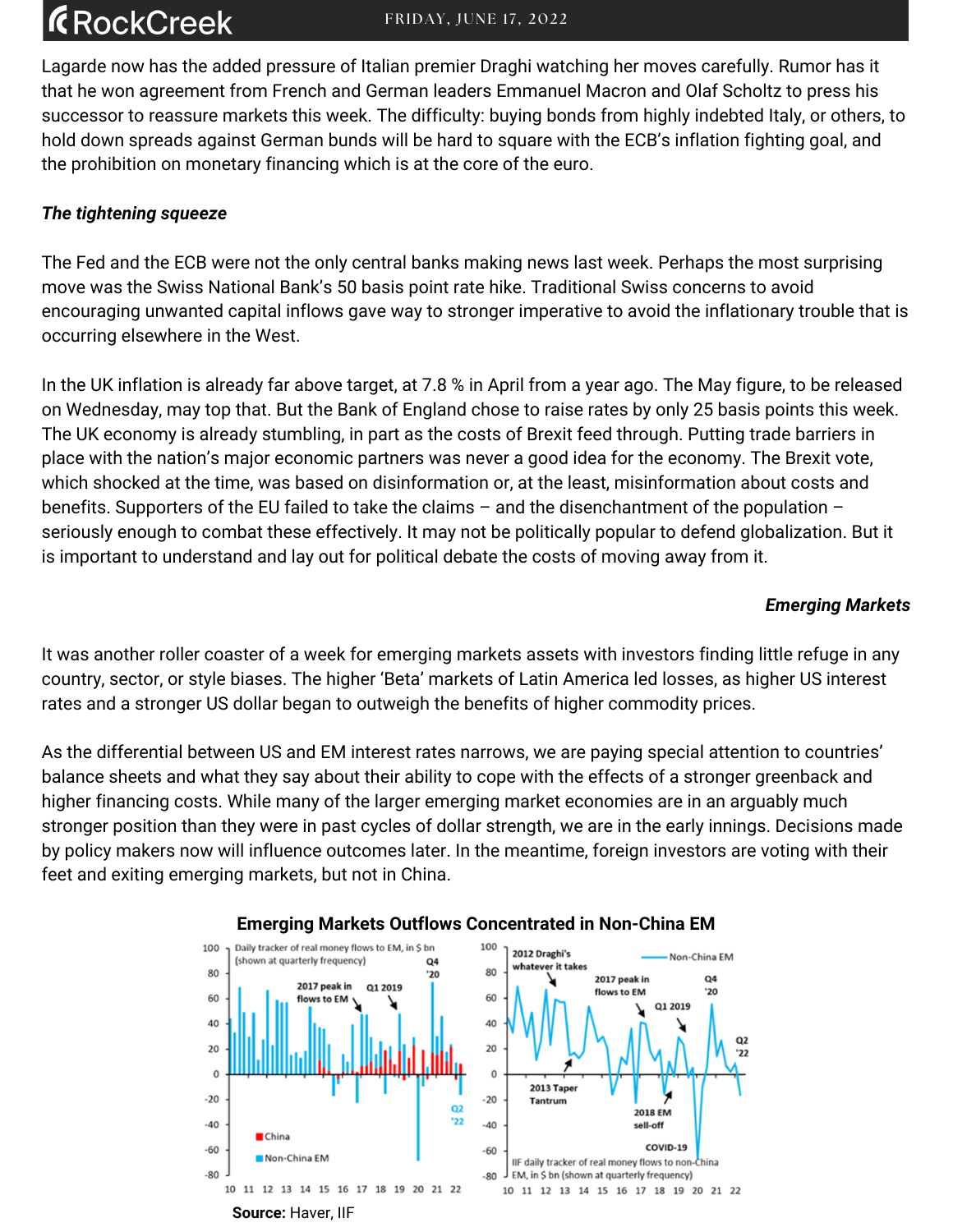# **ÆRockCreek**

Despite the ongoing lock-down measures and heated rhetoric around Taiwan, Chinese markets are seeing renewed interest by foreign investors, particularly over the last six weeks. It is, admittedly, a bit of a head scratcher. It's true that valuations are cheap but that's been the case for some time. China is not dealing with an inflation issue, but it is dealing with rapidly declining disposable incomes. The currency is substantially weaker which bodes well for the country's exports, but not if the world economy enters a recession.

The answer may simply lie in a belief that as some of the economic pains affecting China are self-inflicted and the result of misaligned policies, they can just as easily be unwound, and all will go back to normal. This type of policy means reversion trade seems more rooted in hope than reason. While we do see pockets of value in China in sectors aligned with Beijing current priorities, there remains too much uncertainty to justify an unqualified bullish stance.

### RockCreek Update

#### **Welcome Interns!**

We welcomed our 2022 Summer Analyst and Associate class this week. Selected from a pool of over 4,000 applicants, our 15 interns range from high school to undergraduate, masters, PhD, and MBA students and represent 14 universities. They will work across RockCreek teams over the next few months to support RockCreek's mission to apply data-driven technology to invest sustainably and inclusively.

Since 2003, RockCreek has welcomed more than 400 interns, 75% of whom come from diverse backgrounds. They have gone on to careers in finance, banking, consulting, and technology. Eight former interns have founded companies. And several internship alumni have returned to RockCreek, where they are core members of the team today.

#### **Supporting Women in Finance**

We were delighted to host the 100 Women in Finance event, *Marco Outlook & Financial Sector Landscape* at our DC office this week. RockCreek has been proud to partner wit[h](https://100women.org/) 100 Women in [Finance,](https://100women.org/) a global network of 20,000 professionals in the finance and alternative investment industries that seeks to empower women through peer engagement, [philanthropic](https://100women.org/) work, and educational initiatives. Learn more about their mission here.

#### **Happy Juneteenth!**

RockCreek is proud to recognize and celebrate  $\frac{J$ uneteenth  $-$  the day that generations of African Americans have historically celebrated to commemorate the end of slavery in the United States on June 19, 1865. Happy Juneteenth!

#### **Pride Month at RockCreek**

On June 22, we will hold a virtual discussion with Jamison Crowell, Executive Director of the DC Area [Transmasculine](https://www.dcats.org/) Society (DCATS), a volunteer-run DC-based trans-led non-profit organization that serves to provide resources to transmasculine folks that help overcome the social, economic, and health-related barriers to living authentically.